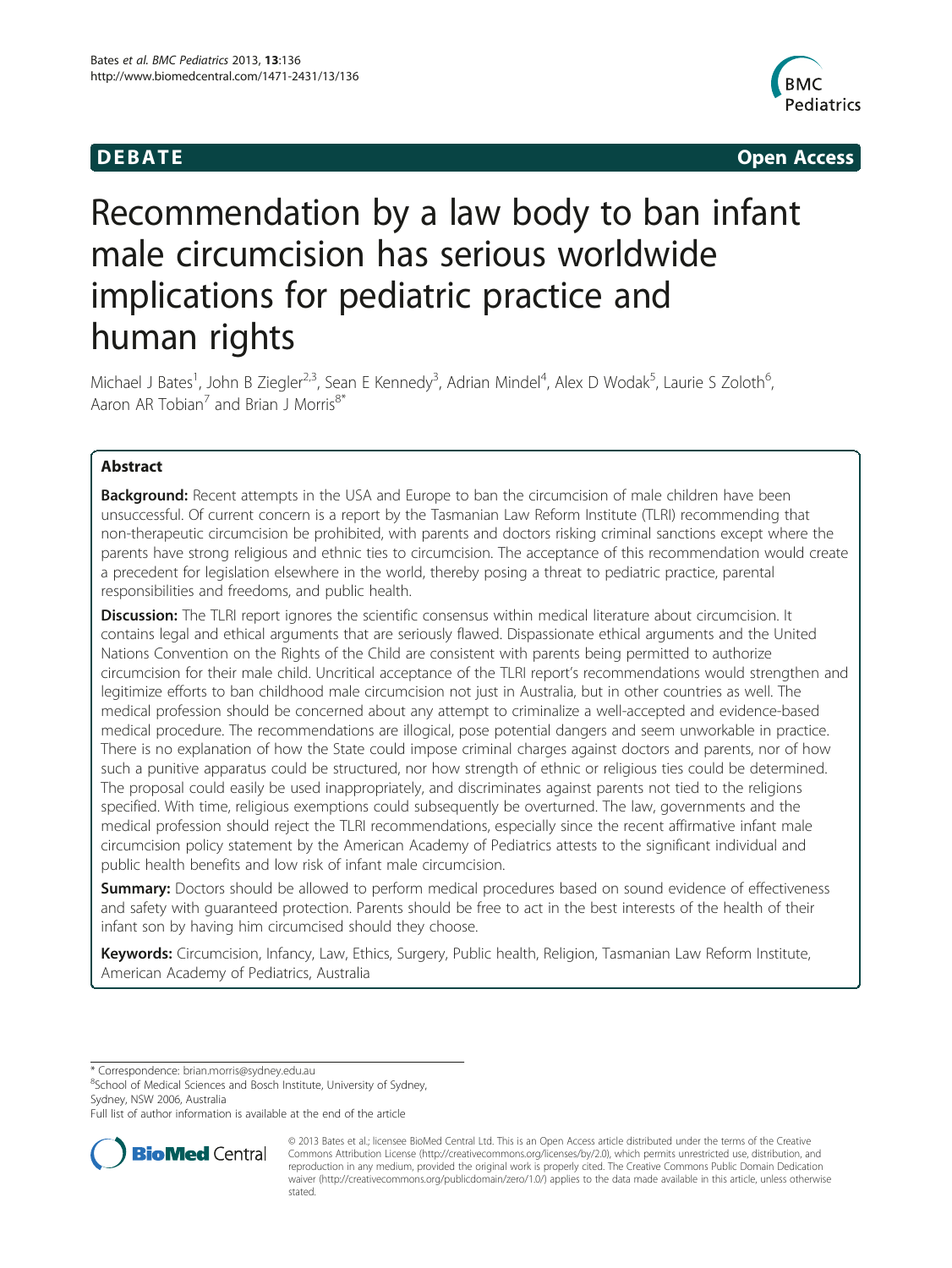# Background

Circumcision of male children in the English-speaking world became popular late in the 19th century because of a medical view at the time [\[1](#page-7-0)]. With the exception of the upper classes, it then declined in the United Kingdom after the 1940s when the National Health Service withdrew coverage for it, and in Australia began to decline in the 1970s because of a sudden change in pediatric policy that has continued to lack accordance with the evergrowing medical evidence [\[2\]](#page-7-0). In contrast infant male circumcision has remained popular amongst Americans of Anglo-Celtic heritage [\[1\]](#page-7-0), which is also the predominant ethnic group in Australia. Currently, amongst Australian states and territories, infant male circumcision is least common in Tasmania and most common in Queensland, these being the coldest and most tropical states, respectively [\[3](#page-7-0)]. Nevertheless, the practice had until recently long been part of Tasmanian culture just as in the rest of Australia's dominant Anglo-Celtic culture and Australia's indigenous people.

The issue of circumcision of boys, especially in Anglophile countries, has come into sharp focus recently with the almost simultaneous release of a major new policy statement by the American Academy of Pediatrics (AAP) [[4\]](#page-7-0) and an extensive legal document by the Tasmanian Law Reform Institute (TLRI) [[5](#page-7-0)]. The TLRI's recommendations are not based on their own independent review of the evidence. In contrast, the AAP's statement is a systematic compilation of the evidence and a thoughtful consideration of the relevant factors. While the TLRI report recommends that "non-therapeutic" circumcision of male minors be prohibited except where the parents have strong religious and ethnic ties to circumcision [\[5](#page-7-0)], the AAP report found (i) that the benefits of infant male circumcision exceed risks, (ii) that parents are entitled to factually correct, nonbiased information, (iii) that access to circumcision be provided for those families who choose it, and (iv) that third-party reimbursement is warranted [[4\]](#page-7-0). The new AAP policy moves beyond its neutral policy in 1999 and it accords with another evidence-based policy assessment in Australia in 2012 that went further by calculating the risk-benefit (100:1 in favour) and finding that over their lifetime up to half of uncircumcised males were at risk of a medical condition caused by the foreskin [[6](#page-7-0)]. These new pediatric policies are, however, at odds with statements by the British Medical Association [\[7](#page-7-0)], the Royal Dutch Medical Association [[8](#page-7-0)], and the Royal Australasian College of Physicians (RACP) [\[9](#page-7-0)] advising against infant circumcision, and that, unlike the more recent ones, did not involve a scholarly literature-based review of the scientific evidence [\[2](#page-7-0)]. A claim in the RACP statement that it was evidence-based is untrue since, unlike the AAP policy statement, the authors of the RACP statement did not explain how they selected the literature

used as the basis for their conclusions. Some poor quality observational studies, which did not support male circumcision, were cited while rigorous research, including randomized controlled trials and meta-analyses, supporting the practice were not cited. For these reasons, the RACP report should not be considered fair and balanced and should not guide policy [[2](#page-7-0)]. New policies have been foreshadowed by the Centers for Disease Control and Prevention [\[10](#page-7-0)] and by the Canadian Paediatrics Association [\[11\]](#page-7-0).

The TLRI report comes after an attempt in 2011 to ban the circumcision of minor male children in San Francisco, that was subsequently legislated against by a unanimous vote of the California Senate [[12\]](#page-7-0); and a decision in 2012 by a minor court in Cologne which posed a potential threat to the legality of childhood male circumcision in Germany [[13\]](#page-7-0) leading the German Parliament to rule in favour of the practice [\[14](#page-7-0)]. The legislation upholding the legality of parents choosing to have their sons circumcised included a proviso that circumcision be performed by a trained professional in a safe environment. The wording suggested that any new law upholding circumcision in Germany would extend beyond religious reasons. The Jewish and Muslim communities vigorously and publicly opposed both attempted bans, arguing that anti-Semitic and anti-Islamic bias was responsible for these attempts. Thus the TLRI report may accord with the extremism associated with these highly publicized examples in the USA and Europe.

Because the TLRI report has the imprimatur of an academic law body it has attracted global attention. If adopted in Tasmania it could set a precedent for similar bans elsewhere. It therefore has significant potentially negative implications for pediatric practice and human rights worldwide. It may be no accident that the report originated in Tasmania. This small state of Australia has a predominantly Anglo-Celtic population, a very low rate of infant male circumcision [[3](#page-7-0)], and few Jews and Muslims. This means that there would most likely be little opposition by the electorate to enactment of a ban on circumcision by the Tasmanian Parliament.

The present article argues that the views expressed in the TLRI report are extreme, impractical, at odds with evidence-based medical decision-making, a threat to good medical practice and public health, represent an attack on the medical profession and are of international importance.

# **Discussion**

# The TLRI report

The independent Commissioner for Children in Tasmania Mr Paul Mason, requested that the University of Tasmania MLaw student Warwick Marshall prepare an issues paper on non-therapeutic male circumcision. The issues paper was released in 2009 and called for submissions. Various medical and health experts, scientists and concerned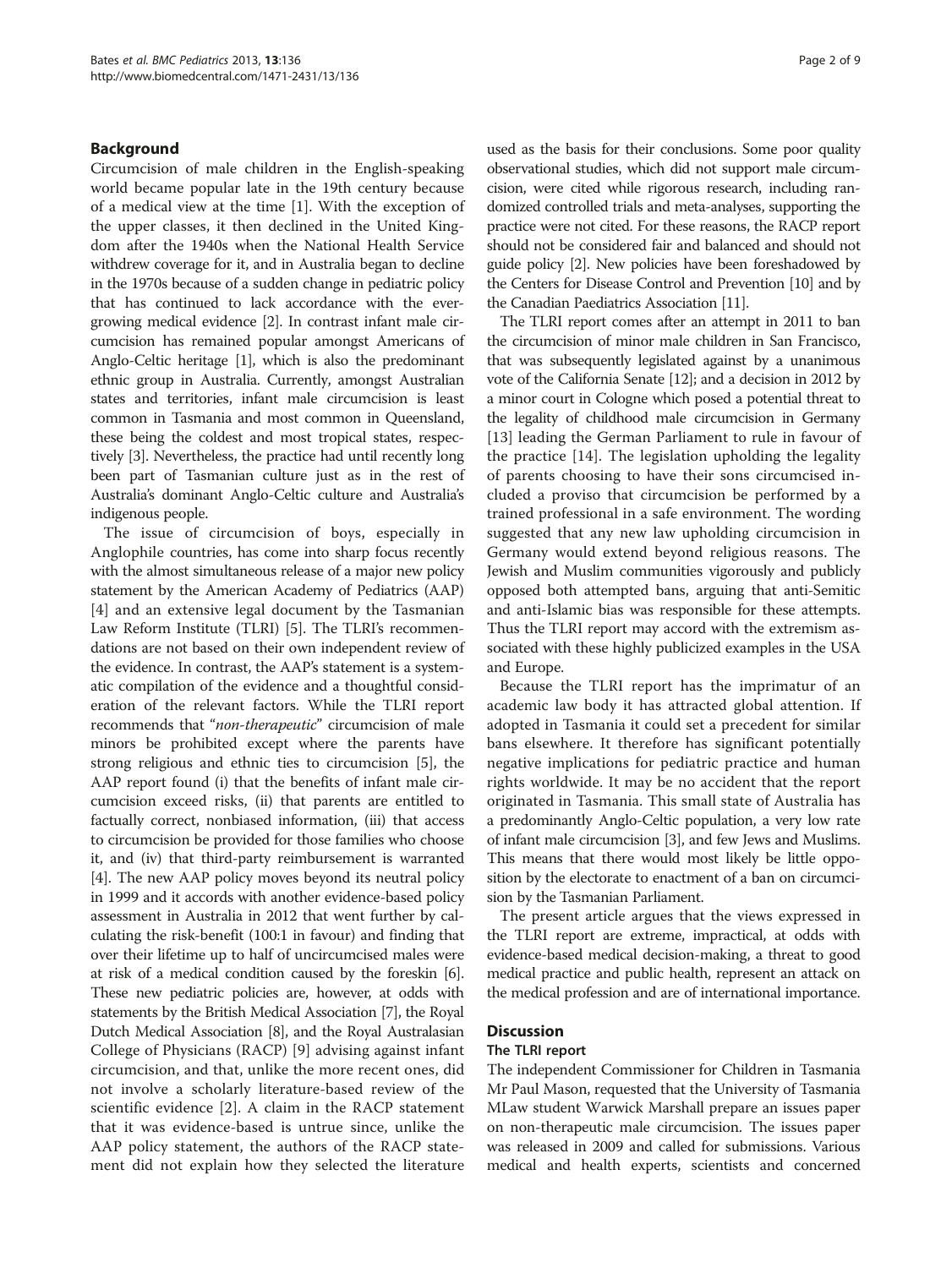parents made submissions pointing out the extensive medical benefits and low risk of this procedure, and the preference for infancy as the ideal time for male circumcision. These submissions, together with those from opponents, are referred to in the TLRI report [[5](#page-7-0)]. Yet in formulating its recommendations the TLRI report in 2012 appears to have ignored the extensive scientific evidence supporting infant circumcision. It does, however, concede that adult male circumcision be allowed. The TLRI did not conduct an independent rigorous appraisal of the substantial medical literature on the topic of infant male circumcision, but confined itself to legal aspects. The TLRI premised their legal argument on a view of medical opinion that, "No authoritative health policy maker in any jurisdiction with a frequency of relevant health conditions as low as that in Australia recommends circumcision as an individual or public health measure." The TRLI report opines in section 2.5.4, "Without clarity in the application of the criminal law, those who perform, assist in or instigate a circumcision do so without knowing the extent to which they are protected from criminal liability" [\[5\]](#page-7-0).

The report nevertheless supports the circumcision of male minors for cultural and religious reasons. It is not, however, clear from the TLRI report how doctors are to decide whether parents are, or are not, sufficiently religious or sufficiently tied to an ethnicity which requires circumcision, nor which ethnicities should be considered an appropriate basis for such a parental decision. Nor is it clear how the operation of any laws developed from the TLRI recommendations would be monitored to ensure that they were not being used inappropriately. What would happen to a doctor whose judgement was considered incorrect by a court? The threat of criminal sanctions is very serious. Indeed, it would be a grave mistake for members of the medical profession to under-estimate the seriousness of the threat posed by the TLRI report. The uncertainty created places doctors in a predicament. Even more so when one considers that in Australia, as in the USA, only a minority of circumcisions are performed for religious reasons [[15,16\]](#page-7-0). In this regard the TLRI report fails to acknowledge the rights of parents with atheist, agnostic or other religious beliefs to choose to have their baby boys circumcised for reasons such as health, hygiene, aesthetics or family tradition, especially given the increasing evidence that the benefits of infant male circumcision outweigh the risks, as indicated by the conclusions of the recent AAP policy statement [\[4](#page-7-0)]. It is perplexing that religious beliefs, but not medical evidence, should be allowed as the basis for decision-making by doctors and parents.

Other legal opinion differs from that which appears in the TLRI report. For example, a very respectable legal opinion, albeit not binding, was provided by a High Court Judge (and former Governor General of Australia), Sir William Patrick Dean, who stated that circumcision, "for perceived

hygienic – or even religious – reasons" "plainly lies within the authority of parents of an incapable child to authorize surgery on the basis of medical advice" [\[17\]](#page-7-0). This statement dates to a time when the medical evidence in favour was not as strong as it is today. The legal case used by the TLRI has been misquoted in arguments to ban infant male circumcision, when in fact the case specifically dealt with major surgery (non-therapeutic sterilization) [\[18\]](#page-7-0).

Article 24 (3) of the United Nations Convention on the Rights of the Child is not directed at abolishing infant male circumcision. Even some opponents of infant male circumcision do not support its criminalization, instead, in the case of religious circumcisions, insisting that it be performed in a medical setting by trained professionals [[19](#page-7-0)-[22\]](#page-7-0).

At the time of writing the TLRI report had not been presented to the Tasmanian Parliament.

## The 2012 AAP policy

The AAP is regarded as an authoritative health policy maker internationally. The frequency of relevant health conditions in the USA and Australia are broadly similar. The AAP's policy was developed by ethicists, epidemiologists and clinical experts, assisted by the Centers for Disease Control and Prevention, the American Academy of Family Physicians, and the American College of Obstetrics and Gynecology. The AAP policy graded the quality of the research the Task Force cited [[4](#page-7-0)], as did the 2012 Australian report [[6](#page-7-0)], and concluded that, "Evaluation of current evidence indicates that the health benefits of newborn male circumcision outweigh the risks and that the procedure's benefits justify access to this procedure for fam-ilies who choose it" [[4](#page-7-0)]. It is not prescriptive. Instead, it states, "Parents should weigh the health benefits and risks in light of their own religious, cultural, and personal preferences, as the medical benefits alone may not outweigh these other considerations for individual families" [[4](#page-7-0)]. Thus it retains the balance of rights and responsibilities between the individual child, the child's parents, and society at large.

In contrast, a review article published at the same time as the AAP report appeared concluded, "There is a lack of evidence both in favor of and against recommending routine neonatal circumcisions in the United States" [[23\]](#page-7-0). It questioned, "whether we should continue unwarranted male circumcisions, especially when the major tenet of medical ethics is 'do no harm'." The article failed to account for the substantial medical benefits of male circumcision reported during the previous five years [[6,24-28](#page-7-0)], especially that from several high quality male circumcision trials [[29\]](#page-7-0). Its reliance on the somewhat ambivalent 1999 AAP policy statement may explain its conclusion. Similarly, the TLRI's comment that, "no authoritative health policy maker in any jurisdiction with a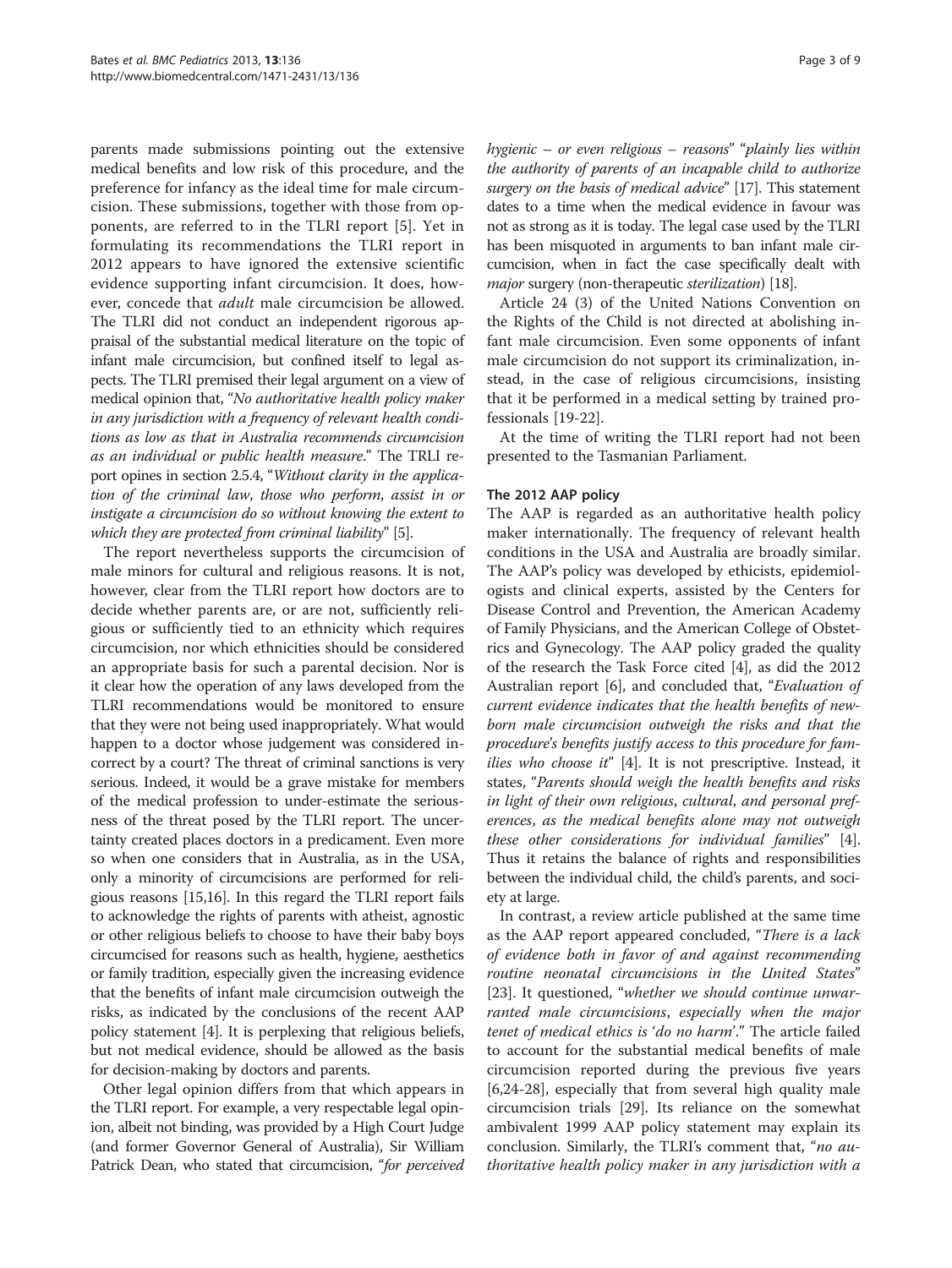frequency of relevant health conditions as low as that in Australia recommends circumcision as an individual or public health measure" has now been made obsolete by the publication of the authoritative AAP policy in 2012.

### Ethics and human rights

Parents can legally authorize surgical procedures in the best interests of their children [\[4,30,31\]](#page-7-0). The AAP policy asserts that, "As a general rule, minors in the United States are not considered competent to provide legally binding consent regarding their health care, and parents or guardians are empowered to make health care decisions on their behalf [\[32](#page-7-0)]. In most situations, parents are granted wide latitude in terms of the decisions they make on behalf of their children, and the law has respected those decisions except where they are clearly contrary to the best interests of the child or place the child's health, well-being, or life at significant risk of serious harm [[33\]](#page-7-0)". Likewise consideration of internationally recognized rights of children results in a similar conclusion. The United Nations Convention on the Rights of the Child (UNCRC) 44/ 25 20 November 1989 held at Article 14 (2), "States Parties shall respect the rights and duties of the parents and, when applicable legal guardians, to provide direction to the child in the exercise of his or her right in a matter consistent with the evolving capacities of the child" [\[34\]](#page-7-0). Clearly for infants with no effective capacity, decisions are entirely the duty of the parents. Of course exceptions include failing to act in the interests of children or situations where a medical procedure or withholding a medical procedure causes serious harm. A recent critical analysis of the Australian government's rationale for its vaccination policy argued that, "vaccine choice [is] a human rights issue" [[35](#page-7-0)]. Vaccination is a minor medical procedure and is one that most parents choose for their children. Since the benefits of this intervention outweigh the risks and similarly failure to circumcise boys in a population will create a risk for future sexual partners, the vaccination of minors would appear to us to be analogous to the issue of the circumcision of boys. While a century ago US constitutional law has upheld the "police power of the state" in relation to compulsory vaccination [\[36\]](#page-7-0), in democratic societies today neither vaccination nor childhood male circumcision are ever likely to be made compulsory.

Using as a basis of natural law and intuition, an articulate, albeit *prima facie*, argument has been made for a right to bodily integrity when it comes to circumcision [[37](#page-8-0)]. Another author, by ignoring the substantive pediatric benefits [\[24,25\]](#page-7-0), stated, "the only significant [benefits] (reduced risk of penile cancer and sexually transmitted infections) do not apply until adulthood" [\[38\]](#page-8-0). Claims that circumcision harms penile sensitivity [[38](#page-8-0)] have no broad evidential support [[39](#page-8-0)]. On the other hand, an ethicist has pointed out that, "If circumcision is a net benefit to a child, parents do not violate his rights to bodily integrity or selfdetermination by circumcising him" [\[40\]](#page-8-0). Another ethicist has provided compelling arguments in support of his contention that, "appealing to this right [to bodily integrity] in the context of circumcision entails a misunderstanding of the nature of this right" [\[41](#page-8-0)]. Since infant male circumcision is not prejudicial to the health of children, but instead is beneficial, it does not violate Article 24 (3) of the United Nations Convention on the Rights of the Child.

Further, the notion sometimes claimed that reducing parental choice advances human rights is contentious. Some argue that parental choice of circumcision for their infant son is illegitimate, because the choice can be made by the boy once he is an adult [\[38\]](#page-8-0). However, parents and physicians each have an ethical duty to the child to attempt to secure the child's best interest and well-being [[42](#page-8-0)]. Since the benefits outweigh the risks and the procedure is safe, there is no reason to single out circumcision for overriding parental choice. Indeed, an article from the UCLA School of Law stated that, "a violations-only approach to human rights advocacy is unduly limiting; indeed it overlooks the duty of states affirmatively to create conditions necessary for the fulfilment of rights. In this case research now indicates that the availability of male circumcision [for HIV prevention] in some settings has the potential to serve as an important tool for realizing good health" [\[43](#page-8-0)]. As stated by an ethicist, "male infant circumcision falls within the prerogative of parental decisionmaking in the secular case and even more clearly in the religious case" [\[41](#page-8-0)]. In a landmark review in 2004 Alanis and Lucidi point out that, "Although the issue of informed consent promises to be at the forefront of any ethical-legal debate on circumcision, it is notable that a parent or legal guardian is bound to make countless other decisions for their growing child over the years until they are legally considered adults, many of which will likely have a more profound effect on them than the presence or absence of a foreskin" [\[44\]](#page-8-0).

Further undermining the argument for a unique right in relation to infant male circumcision is the fact that the timing of circumcision has a pronounced impact on both benefits and risks. Cultural and religious requirements of early circumcision aside, medical and practical considerations weigh heavily in favour of the neonatal period [[25\]](#page-7-0). Surgical risk is minimized and the "greatest accumulated health benefits" are attained if circumcision is effected close to birth [\[4](#page-7-0)]. Benefits potentially lost include a significant reduction in urinary tract infections that in infancy may lead to kidney damage [\[24\]](#page-7-0). Delay may also result in increased cost, longer healing time, a requirement for temporary sexual abstinence, interference with education or employment, and loss of opportunity for, or delay in, the achievement of protection from sexually transmitted infections (STIs) for those who become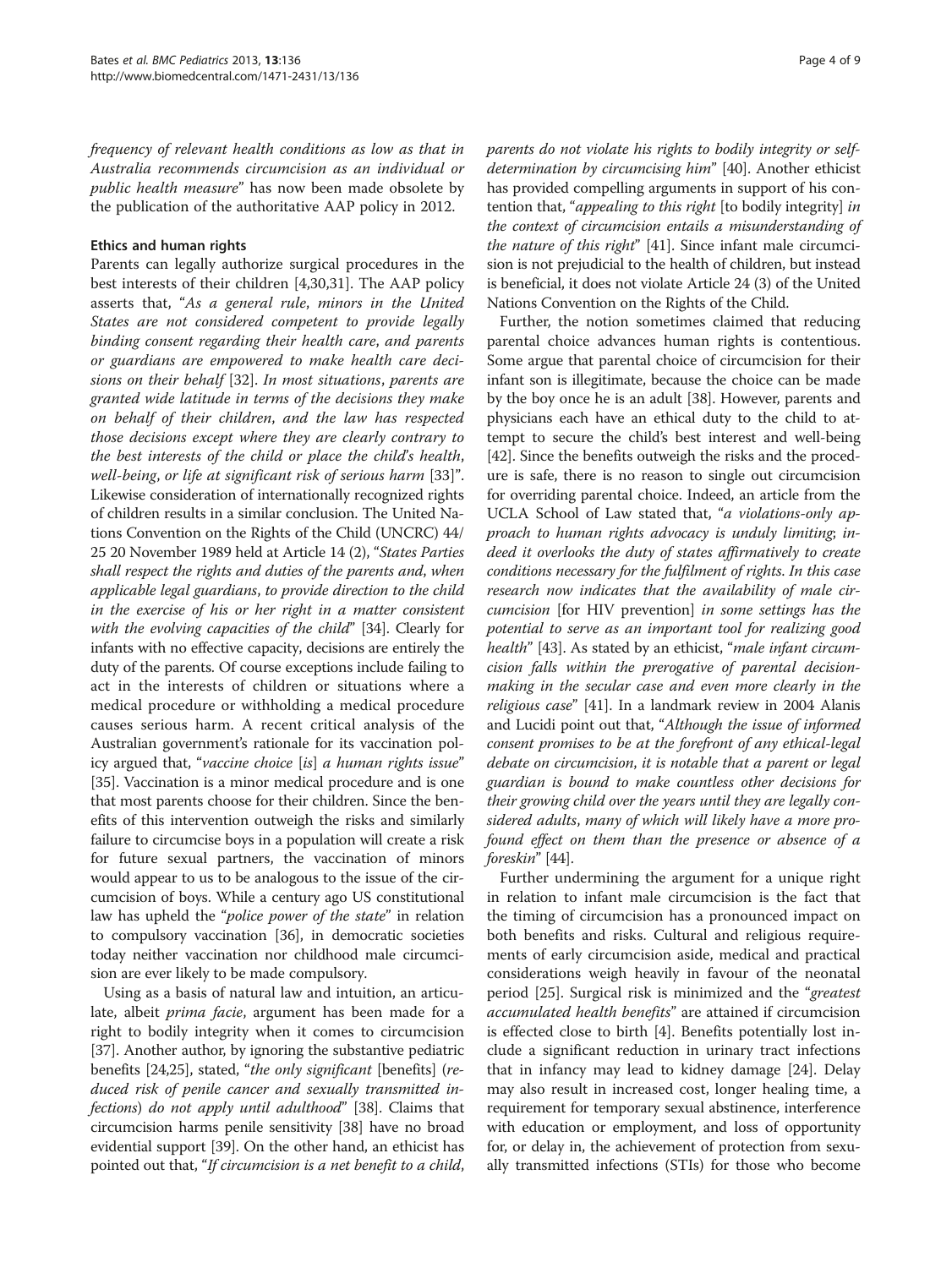sexually active early and for those who ignore advice on abstinence, thereby exposing them to increased risk of STIs, during the healing period [[4,25](#page-7-0)]. At the same time, there are no long-term adverse effects of a successful medical circumcision on sexual function, sensitivity, sexual sensation or satisfaction [[39](#page-8-0)]. It is, "disingenuous to suggest that the procedure is comparable at both ages" [[45](#page-8-0)]. The latter ethical evaluation went on to point out, "An adult cannot consent to his own infant circumcision". The author also referred to the fact that, "Many nations that condemn circumcision are not as quick to condemn other comparably invasive and dangerous non-therapeutic procedures" [\[45](#page-8-0)]. Examples of procedures performed on children that are not medically necessary include cosmetic orthodontia, correction of harelip, surgery for ankyloglossia, treatment of short stature by growth hormone injections and removal of supernumerary digits [[45\]](#page-8-0). Given its substantive health benefits, it thus seems curious that circumcision seems unique among childhood procedures in attracting controversy [\[45](#page-8-0)].

The suggestion by the TLRI that childhood circumcision for religious or cultural reasons be permitted places such beliefs above the responsibility of parents to protect their son and his future sexual partners from the very real and high risk of adverse medical conditions from infancy through to old age [\[4,6](#page-7-0)].

The TLRI cites ethicists who believe that providing circumcision to minors violates their human rights [[5\]](#page-7-0). But other ethicists, not cited by the TLRI, have argued that denying male circumcision violates ethical principles and human rights [[46,47](#page-8-0)]. Using as a basis naturalism and intuition, an articulate, albeit *prima facie*, argument has been presented for a right to bodily integrity when it comes to circumcision [[37\]](#page-8-0). The problems with this argument are (i) that it is pretextual, in that concerns with bodily integrity seem limited to male circumcision; (ii) bodily integrity *per se* is not generally considered as a fundamental right; and (iii) the international treaty frequently cited as the basis for this right of bodily integrity does not actually assert such a right [[45](#page-8-0)]. Other authors, "conjecture that misunderstandings about the 'anatomical' and the ordeal contribute to opposition to circumci-sion in Europe" [[48\]](#page-8-0). They argue that, "from a cultural point of view, being circumcised opens opportunities and boosts autonomy more than it constrains them."

Religious and cultural reasons for infant male circumcision aside, Article 24 (1) of the UNCRC calls upon parties to the agreement to, "recognize the right of the child to the enjoyment of the highest attainable standard of health and to facilities for the treatment of illness and rehabilitation of health. States Parties shall strive to ensure that no child is deprived of his or her right of access to such health care services". An ethicist refutes justice arguments that a fundamental right to bodily integrity

exists warranting the abolition by the state of parental rights to have their son circumcised, pointing out that, "neither the UNCRC nor the ethics literature provides an authoritative rule for resolving conflicts between rights" [[45\]](#page-8-0). The author goes on to say, "Art. 24, \$3 does not in fact call for abolishing infant circumcision. First, its language does not do so. The net health effects of infant circumcision are positive, at least according to the AAP and WHO. If infant circumcision is not prejudicial to the health of children, it does not violate Art. 24, §3. Second, Art. 24, §3 never was intended to eliminate circumcision. Almost all Islamic states have signed or ratified UNCRC, as has Israel. They never would have agreed to the abolition of an essential practice of their established religions. In fact, one can construe Art. 24, §3 to require circumcision." Article 24 (3) seeks to abolish, "traditional practices prejudicial to the health of children" [\[34](#page-7-0)]. Since infant MC is not prejudicial to the health of children, and in fact is beneficial, it does not violate Article 24 (3) [[45\]](#page-8-0). On the other hand, since, "abstention from circumcision is traditional in the UK and Scandinavia", the tradition in those countries, "is conducive to transmission of various serious illnesses, including HIV, among sexually active minors" [[45](#page-8-0)]. As such, a tradition of noncircumcision could be considered as prejudicial to the health of children. The author then asserts that, "Most parents care deeply for their children and try to do what is best for them. Parents generally are more concerned for their children than are activists who do not know the child but who find their parents' choices distasteful," whereas parents who are opposed to infant male circumcision appear willing to, "tolerate dissemination of an incurable disease to preserve the prepuce" [[45](#page-8-0)].

Ethicists who argue against childhood male circumcision typically base their arguments on a belief that male circumcision provides no medical benefit. We contend that the law has no place interfering in medical practice based on evidence, except to ensure that professionals always act responsibly. If the TLRI regards childhood male circumcision as inappropriate on medical grounds, why do they support it when carried out on religious grounds? The TLRI does not indicate how therapeutic male circumcision is to be differentiated from the non-therapeutic variety or who will determine the category.

The AAP policy implies that male circumcision should be routinely *offered* to parents of newborn sons in the expectation that some will accept while others will decline. Similar to the AAP policy, the 2010 policy of the RACP, despite its weaknesses [\[2](#page-7-0)], nevertheless states "It is reasonable for parents to weigh the benefits and risks of circumcision and to make the decision whether or not to circumcise their sons. When parents request a circumcision for their child the medical attendant is obliged to provide accurate unbiased and up to date information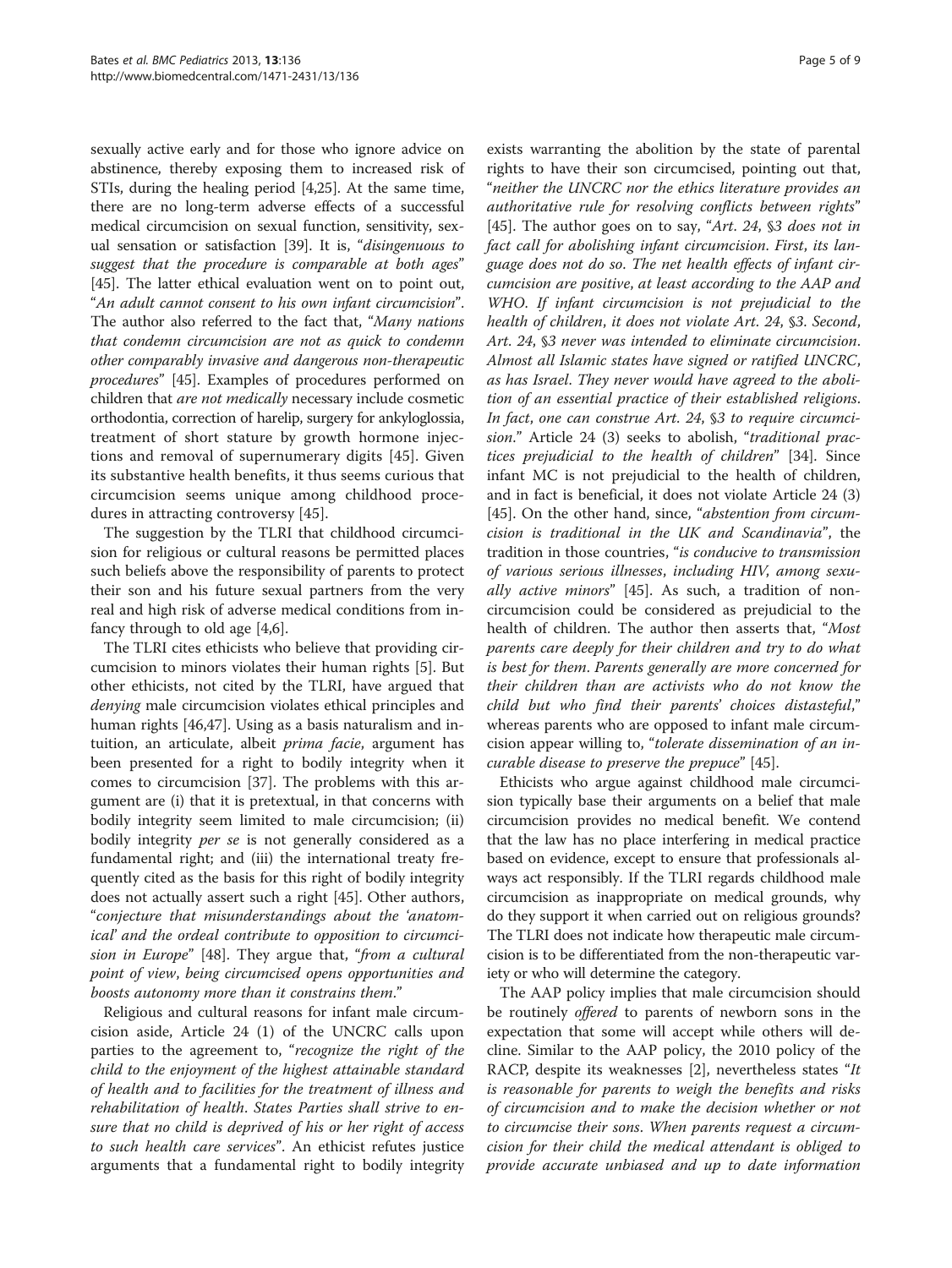on the risks and benefits of the procedure. Parental choice should be respected. When the operation is to be performed it should be undertaken in a safe, child-friendly environment by an appropriately trained competent practitioner, capable of dealing with the complications, and using appropriate analgesia" [[9\]](#page-7-0). The British Medical Association, in its guide on the law and ethics of male circumcision [\[7](#page-7-0)], recognizes the legality of male circumcision provided it is performed competently, is in the child's best interests, and there is valid consent. It states that, "circumcision of boys has been considered to be either medically or socially beneficial or, at least, neutral," but with the curious note that, "the responsibility to demonstrate that non-therapeutic circumcision is in a particular child's best interests falls to his parents." In the United Kingdom prevailing attitudes to vaccination and circumcision seem paradoxical [[49\]](#page-8-0). The Royal Dutch Medical Association, while strongly opposed, nevertheless, "fears that a legal prohibition would result in the intervention being performed by non-medically qualified individuals", which "could lead to more serious complications" [[8](#page-7-0)].

# **Criminality**

In Common Law, the power of the State to interfere is derived from the doctrine of Parens Patriae, according to which the Crown has the ultimate responsibility for the welfare of incompetent persons. Whereas in American law the State interferes only when parental choice poses "imminent danger" to the child, in Common Law, the State is expected to take a position (even if not to impose it) whenever the welfare of a minor is at stake. This distinction looms large over the diverse ways in which controversial interventions, such as separation of conjoined twins and heart-transplantation, has been treated in American and British legal systems. It is evident that infant male circumcision, even if considered harmful by some, does not pose "imminent danger" to the baby.

By contrast the TRLI presents legal opinion not founded on accurate information. For example in 3.2.2 of the report, when invoking an uncertainty in respect of criminal law, the report asserts, "The Code does not address when a parent's authorisation can make the infliction of nontherapeutic harm to a minor lawful" [\[5](#page-7-0)]. It is now known, however, that the provision of infant male circumcision results in benefits that outweigh the risks so it cannot be properly characterized as "harm" [\[4,6](#page-7-0)]. Without the faulty premise used in the report there are no grounds for its argument for uncertainty.

The TLRI report appears to take a less than cautious approach to interpreting legal authority when it holds at 3.3.2 that, "it is likely that court authorization will be required when there is a heightened risk of a parent making a wrong decision as to whether a circumcision is in the

child's best interests" [[5\]](#page-7-0). The circumstances that may enliven mandated court authorization are stated as, "parental disagreement", "a greater than normal risk of complications occurring" and "the potential likelihood of the child making their own competent decision on the matter in the future." Whilst that statement may be literally correct the High Court of Australia, in explaining why sterilization does not come within, "the ordinary scope of parental power to consent to medical treatment", held on page 237 that, "As a starting point, sterilisation requires invasive, irreversible and major surgery. But so do, for example, an appendectomy and some cosmetic surgery, both of which, in our opinion, come within the ordinary scope of a parent to consent to. However, other factors exist which have the combined effect of marking out the decision to authorise sterilisation as a special case. Court authorisation is required, first, because of the significant risk of making the wrong decision, either as to a child's present or future capacity to consent or about what are the best interests of a child who cannot consent, and secondly, because the consequences of a wrong decision are particularly grave" [[17](#page-7-0)]. Parental power to consent to medical treatment on behalf of a child diminishes gradually as the child's capacities and maturity grow [\[17](#page-7-0)]. Accordingly, while it is impossible to know the exact boundaries where a procedure may be outside the normal scope of parental authority, when the above examples within parental authority are compared with circumcision (which is not major surgery), it is nevertheless clear that prophylactic circumcision falls safely within the ambit. In contrast, the TLRI report implies that childhood male circumcision for reasons other than religion may fall outside it.

In some ways, neonatal screening for genetic disorders presents comparable legal, ethical, public health and parental rights issues [[50\]](#page-8-0). While medical practitioners are compelled to advise parents of the importance of screening, and most states have newborn screening statutes, these vary from being compulsory to laissez faire, allowing parents or guardians to refuse. An important difference is that, "no newborn screening test involves a communicable disease" [[50\]](#page-8-0). Whereas there is no culture of refusal to screen neonates, there is a secular culture of opposition to infant male circumcision.

While the AAP's policy provides guidelines, it did not seek the imprimatur of the law for its advice to its constituents, namely US pediatricians. Although its new guidelines are based on American experience, it should be appreciated that the practice, preventive health issues, culture and history of infant male circumcision in each jurisdiction are quite similar.

#### Cost-effectiveness and access

While no doubt outside its ambit, the TLRI report is also of concern in terms of the economic implications. While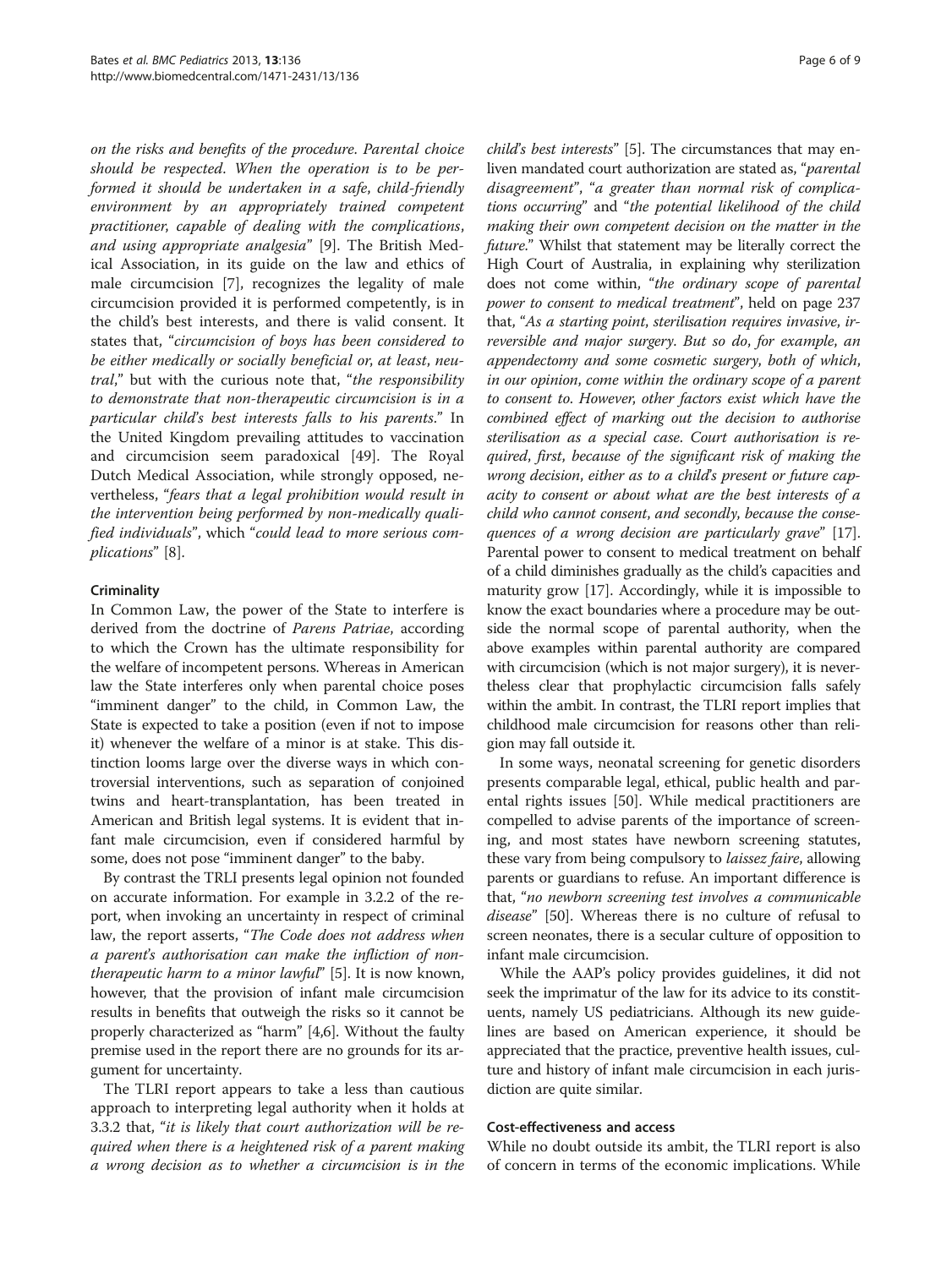only preliminary data are available in Australia, and then only for genital cancers [[26](#page-7-0)], a recent, more extensive cost-effectiveness study of infant urinary tract infections and STIs found that if male circumcision rates in the USA were to decrease to the levels of 10% typically seen in Europe, the additional direct medical costs in infancy and later for treatment of these among 10 annual birth cohorts would amount to more than US\$4.4 billion, even after accounting for the cost of the procedure (\$291; range \$146–437) and treatment of complications (average cost \$185 each (range \$130–235) and rate of complications of 0.4% (range 0.2–0.6%)) [[51](#page-8-0)]. Notwithstanding the costs associated with the procedure and treatment of complications, each forgone infant circumcision procedure was estimated to lead to an average of US\$407 in increased direct medical expenses per male and \$43 per female [[51](#page-8-0)].

In most US states Medicaid covers infant male circumcision for the poor. But 18 states have now withdrawn this provision in an environment of lobbying by opposition groups to do so. The decline has led to criticisms by public health advocates [\[29](#page-7-0)[,52,53](#page-8-0)], since it is the poor who are being most adversely affected by conditions attributed to lack of circumcision. In a Medicaid birth cohort of 29,316, a recent study found that for HIV alone, "for every year of decreased circumcision rates due to Medicaid defunding, [the authors] project[ed] over 100 additional HIV cases and \$30,000,000 in net medical costs" [[54](#page-8-0)]. The study pointed out, "The cost to circumcise males in this birth cohort at currently reported rates is \$4,856,000". Considering the totality of medical conditions and infections that infant circumcision protects against [\[4,6](#page-7-0)], the cost savings would be greater than the savings for prevention of HIV infection. A modelling study of the consequences of Medicaid defunding found that, "cost savings initially generated by non-coverage of elective circumcisions will be mitigated by the increasing rate and expense of medically indicated circumcisions." And that, "These findings may have a significant impact on health policy" [\[55](#page-8-0)]. The study only considered the increase in procedural costs for circumcision of boys aged 0–5 years. The lifetime costs for treatment of medical conditions associated with lack of male circumcision would therefore represent an even greater increase in the financial burden on healthcare systems, as discussed above.

In Australia, elective male circumcision is now no longer available in the public hospital system of any state or territory, i.e., is akin to the states in the USA that no longer provide Medicaid coverage for elective circumcision [[52](#page-8-0)]. For circumcisions performed in private medical practices the charge generally levied vastly exceeds the Medicare rebate provided by the Commonwealth Government of Australia. The effect of the low rebate means that infant male circumcision is now unaffordable for low-income families. The AAP policy states, "The preventive and public health benefits associated with newborn male circumcision warrant third-party reimbursement of the procedure" [\[4](#page-7-0)]. This reinforces calls for a re-evaluation of parental access and funding for elective circumcision of their minor male children in all states in Australia [\[6,](#page-7-0)[56](#page-8-0)] and, in the USA, the 18 states that no longer provide coverage under Medicaid [\[52,53\]](#page-8-0). There are also significant implications for policies in other countries as well. Together it further highlights why legislation acceding to the recommendations of the TLRI report would be regressive.

# Summary

We find the TLRI report to be unbalanced and not based on reasonable evidence. It poses a real or implied threat to the circumcision of male children not only in Tasmania, but other states and territories of Australia, as well as in other countries. The proposed legislative ban in Tasmania would, moreover, require a waste of public monies in remedying an imaginary problem and generating a result that would be unworkable. In no jurisdiction in the world are parental responsibilities to make choices in their children's best interests usurped by legislation. This principle is supported by the United Nations Convention of the Rights of the Child. We submit that it would be imprudent to waste public money on an endeavor that: (i) is unnecessary, (ii) is unlikely to work based on the experience of other jurisdictions with less Draconian regulation, (iii) could be circumvented if it did work by a determined parent undertaking arduous travel with their baby boy to another state that at present permits circumcision in private practice. The trend in medical policy, economic considerations, and other matters point to the need for affirmative government policies for infant male circumcision. If parental choice is usurped when it comes to the desire of parents for circumcision of their male infants a flow-on could, moreover, extend to other interventions having medical benefits – the vaccination of children being a pertinent example. The Tasmanian Government should ensure certainty by swiftly rejecting the TLRI report. Not to do so poses a risk to public health, the rights of children to receive protection from adverse medical conditions over their entire lifetime, and human rights everywhere. A legislative ban in Tasmania would fuel the vigorous campaigning against childhood male circumcision by opponents in the USA, Europe, the UK and other countries. The rights of physicians (not legislators) to be the final arbiters of which medical procedures are to be offered and of parents to decide what is best for their child, should not be infringed. When legislators start dictating medical practice, the medical profession and society will be worse off.

#### Competing interests

The authors declare that they have no competing interests.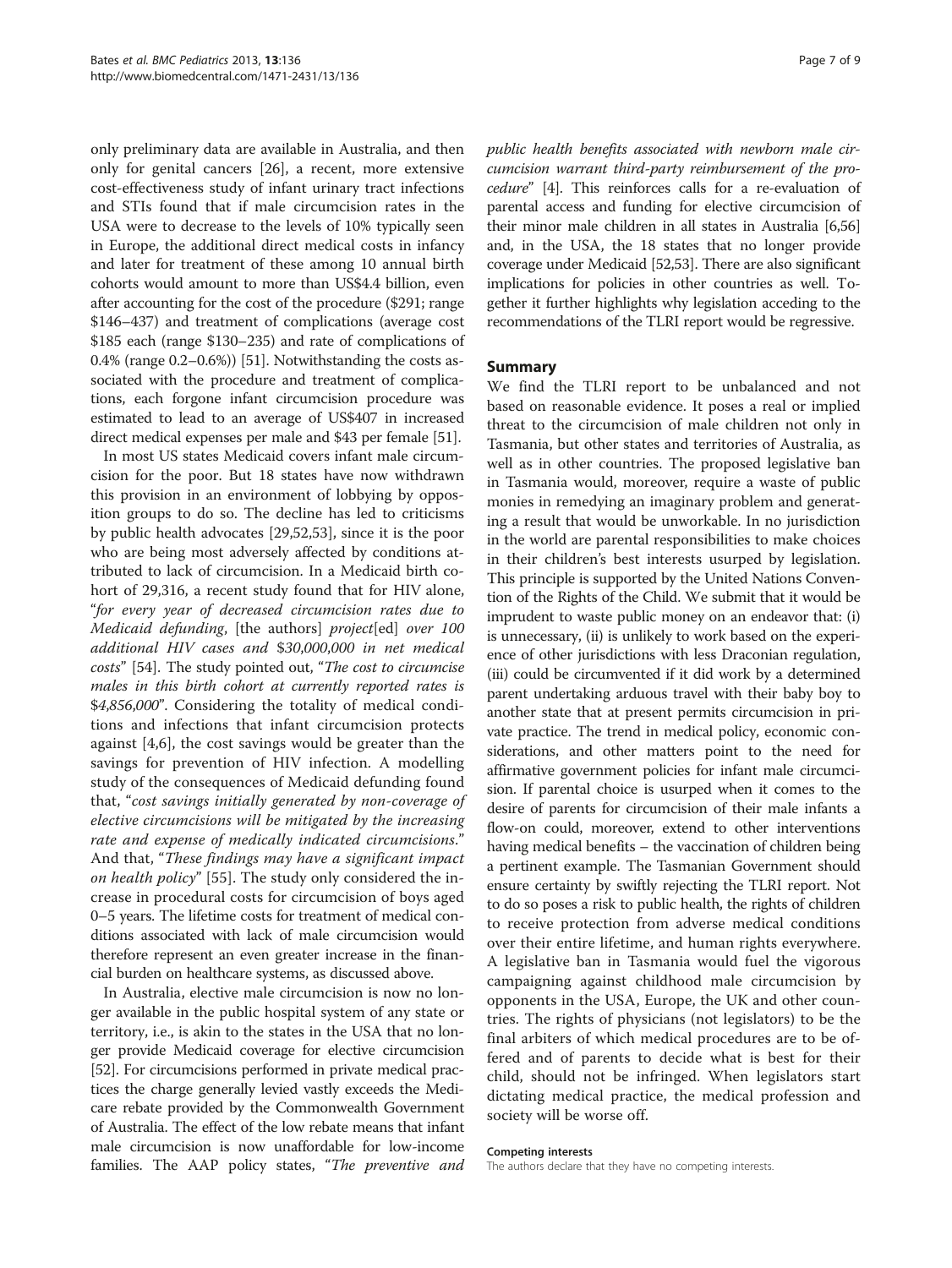#### <span id="page-7-0"></span>Authors' contributions

MJB and BJM drafted the manuscript. BJM, MJB, JBZ, SEK, AM, ADW, LSZ and AART made substantial contributions to successive drafts and thereby the intellectual content of this article. All authors read and approved the final manuscript.

#### Authors' information

MJB is a solicitor in the Brisbane suburb of Springwood in Queensland, Australia. JBZ is Head of the Department of Immunology and Infectious Diseases and of the HIV Service at Sydney Children's Hospital, Randwick, and an Associate Professor of Paediatrics at the University of New South Wales, in Sydney, Australia. SEK is a pediatric nephrologist at the Sydney Children's Hospital, Randwick and Senior Lecturer in the School of Women's & Children's Health, University of New South Wales, Sydney, Australia. AM is Professor of Sexual Health Medicine, Sydney Medical School, University of Sydney, Sydney, Australia. ADW is an Honorary Consultant at St Vincent's Hospital, Sydney, and a Visiting Fellow at the Kirby Institute for Infection and Immunity in Society, University of New South Wales, Sydney, Australia. LSZ is Professor of Medical Humanities & Bioethics and Religion, and Director of the Center for Bioethics, Science and Society, at Northwestern University School of Medicine, Chicago, Illinois, USA. AART is an Associate Professor in the Department of Pathology, School of Medicine, Johns Hopkins University, Baltimore, Maryland, USA. BJM is Professor Emeritus in the School of Medical Sciences and Bosch Institute at the University of Sydney, Sydney, Australia.

#### Author details

<sup>1</sup>PO Box 29, Springwood 4127, Qld, Australia. <sup>2</sup>Department of Immunology & Infectious Diseases, Sydney Children's Hospital, Randwick, Sydney, NSW 2031, Australia. <sup>3</sup> School of Women's & Children's Health, University of New South Wales, Sydney, NSW 2052, Australia. <sup>4</sup>Sydney Medical School, University of Sydney, Sydney, NSW 2006, Australia. <sup>5</sup>St Vincent's Hospital and Kirby Institute, University of New South Wales, Sydney, NSW 2010, Australia. 6 Program in Bioethics and Medical Humanities, Northwestern University School of Medicine, Chicago, IL 60611-3015, USA. <sup>7</sup>Department of Pathology, School of Medicine, Johns Hopkins University, Baltimore, MD 21287, USA. <sup>8</sup>School of Medical Sciences and Bosch Institute, University of Sydney, Sydney, NSW 2006, Australia.

#### Received: 28 February 2013 Accepted: 6 September 2013 Published: 8 September 2013

#### References

- 1. Cox G, Morris BJ: Why circumcision: From pre-history to the twenty-first century. In Surgical Guide to Circumcision. Edited by Bolnick DA, Koyle MA, Yosha A. London: Springer; 2012:243–259.
- 2. Morris BJ, Wodak AD, Mindel A, Schrieber L, Duggan KA, Dilly A, Willcourt RJ, Cooper DA: The Royal Australasian College of Physicians policy statement 'Circumcision of infant males' is not evidence based. Intern Med J 2012, 42:822–828.
- 3. Darby R: Infant circumcision in Australia: a preliminary estimate, 2000–10. Aust N Z J Public Health 2011, 35:391–392.
- 4. American Academy of Pediatrics: Circumcision policy statement. Task Force on Circumcision. Pediatrics 2012, 130:e756–e785.
- Tasmanian Law Reform Institute: Non-therapeutic male circumcision. 2012. Final report no 17, 2012 (109 pp) [http://www.utas.edu.au/\\_\\_data/assets/](http://www.utas.edu.au/__data/assets/pdf_file/0006/302829/Non-Therapuetic-Circ_Final-Report-August-2012.pdf) [pdf\\_file/0006/302829/Non-Therapuetic-Circ\\_Final-Report-August-2012.pdf](http://www.utas.edu.au/__data/assets/pdf_file/0006/302829/Non-Therapuetic-Circ_Final-Report-August-2012.pdf) (accessed Feb 13, 2013).
- 6. Morris BJ, Wodak AD, Mindel A, Schrieber L, Duggan KA, Dilly A, Willcourt RJ, Cooper DA, Lumbers ER, Russell CT, Leeder SR: Infant male circumcision: An evidence-based policy statement. Open J Prevent Med 2012, 2:79–82.
- 7. British Medical Association: The law and ethics of male circumcision. Guidance for doctors. 2006. [http://jme.bmj.com/content/30/3/259.full,](http://jme.bmj.com/content/30/3/259.full) BMA.
- 8. Royal Dutch Medical Association (KNMG): Non-therapeutic circumcision of male minors. 2010. Utrecht: Royal Dutch Medical Association (KNMG) [http://](http://knmg.artsennet.nl/Publicaties/KNMGpublicatie/Nontherapeutic-circumcision-of-male-minors-2010.htm) [knmg.artsennet.nl/Publicaties/KNMGpublicatie/Nontherapeutic-circumcision](http://knmg.artsennet.nl/Publicaties/KNMGpublicatie/Nontherapeutic-circumcision-of-male-minors-2010.htm)[of-male-minors-2010.htm](http://knmg.artsennet.nl/Publicaties/KNMGpublicatie/Nontherapeutic-circumcision-of-male-minors-2010.htm).
- Royal Australasian College of Physicians, Paediatrics & Child Health Division: Circumcision of infant males. 2010. [http://www.racp.edu.au/index.cfm?](http://www.racp.edu.au/index.cfm?objectid=65118B16-F145-8B74-236C86100E4E3E8E) [objectid=65118B16-F145-8B74-236C86100E4E3E8E](http://www.racp.edu.au/index.cfm?objectid=65118B16-F145-8B74-236C86100E4E3E8E) (last accessed 8 May 2013).
- 10. Smith DK, Taylor A, Kilmarx PH, Sullivan P, Warner L, Kamb M, Bock N, Kohmescher B, Mastro TD: Male circumcision in the United States for the prevention of HIV infection and other adverse health outcomes: Report from a CDC consultation. Public Health Rep 2010, 125(Suppl 1):72-82.
- 11. Kirkey S: Canada's pediatricians set to reveal new policy on circumcision. 2013. [http://o.canada.com/2013/03/03/canadas-pediatricians-set-to-reveal-new](http://o.canada.com/2013/03/03/canadas-pediatricians-set-to-reveal-new-policy-on-circumcision/)[policy-on-circumcision/](http://o.canada.com/2013/03/03/canadas-pediatricians-set-to-reveal-new-policy-on-circumcision/) (accessed Aug 5, 2013).
- 12. California Assembly Bill 768: Male circumcision. [http://legiscan.com/CA/text/](http://legiscan.com/CA/text/AB768/id/348729) [AB768/id/348729](http://legiscan.com/CA/text/AB768/id/348729), 2011.
- 13. District Court, Cologne: Landgericht Koln. 2012:1–5. Urteil 151 Ns 169/11 [https://www.dur.ac.uk/resources/ilm/](https://www.dur.ac.uk/resources/ilm/CircumcisionJudgmentLGCologne7May20121.pdf)
- [CircumcisionJudgmentLGCologne7May20121.pdf](https://www.dur.ac.uk/resources/ilm/CircumcisionJudgmentLGCologne7May20121.pdf) (accessed Feb 13, 2013). 14. DW news-service: Circumcision remains legal in Germany. 2012. [http://www.dw.](http://www.dw.de/circumcision-remains-legal-in-germany/a-16399336)
- [de/circumcision-remains-legal-in-germany/a-16399336](http://www.dw.de/circumcision-remains-legal-in-germany/a-16399336) (accessed Feb 7, 2013). 15. Donovan B, Basset I, Bodsworth NJ: Male circumcision and common
- sexually transmissible diseases in a developed nation setting. Genitourin Med 1994, 70:317–320.
- 16. Xu B, Goldman H: Newborn circumcision in Victoria, Australia: reasons and parental attitudes. ANZ J Surg 2008, 78:1019-1022.
- 17. Department of Health and Community Services v JWB and SMB (Marion's Case) [1992] HCA 15; 175 CLR 218 96, May 1992. High Court of Australia: 1992. [http://www.austlii.edu.au/cgi-bin/sinodisp/au/cases/cth/high\\_ct/175clr218.](http://www.austlii.edu.au/cgi-bin/sinodisp/au/cases/cth/high_ct/175clr218.html?stem=0&synonyms=0&query=title) [html?stem=0&synonyms=0&query=title](http://www.austlii.edu.au/cgi-bin/sinodisp/au/cases/cth/high_ct/175clr218.html?stem=0&synonyms=0&query=title). (Accessed 3 Sep, 2012. 1992).
- 18. Bates B, Morris BJ: Legal arguments opposing infant male circumcision are flawed. Intern Med J 2012, 42:1281–1282.
- 19. Johnson MT: Religious circumcision, invasive rites, neutrality and equality: bearing the burdens and consequences of belief. J Med Ethics 2013, 39:450–455.
- 20. Savulescu J: Male circumcision and the enhancement debate: harm reduction, not prohibition. J Med Ethics 2013, 39:416–417.
- 21. Davis DS: Ancient rites and new laws: how should we regulate religious circumcision of minors? J Med Ethics 2013, 39:456–458.
- 22. Ben-Yami H: Circumcision: What should be done? J Med Ethics 2013, 39:459–462.
- 23. Robinson JD, Ortega G, Carrol JA, Townsend A, Carnegie DA, Rice D, Bennett N Jr: Circumcision in the United States: where are we? J Natl Med Assoc 2012, 104:455–458.
- 24. Morris BJ, Wiswell TE: Circumcision and lifetime risk of urinary tract infections: A systematic review and meta-analysis. J Urol 2013, 189:2118–2124.
- 25. Morris BJ, Waskett JH, Banerjee J, Wamai RG, Tobian AAR, Gray RH, Bailis SA, Bailey RC, Klausner JD, Willcourt RJ, Halperin DT, Wiswell TE, Mindel A: A 'snip' in time: what is the best age to circumcise? BMC Pediatr 2012, 12(article20):1–15.
- 26. Morris BJ, Mindel A, Tobian AAR, Hankins CA, Gray RH, Bailey RC, Bosch X, Wodak AD: Should male circumcision be advocated for genital cancer prevention? Asian Pac J Cancer Prev 2012, 13:4839–4842.
- 27. Morris BJ, Gray RH, Castellsague X, Bosch FX, Halperin DT, Waskett JH, Hankins CA: The strong protection afforded by circumcision against cancer of the penis. Adv Urol 2011(Article ID 812368):1–21. doi:10.1155/2011/812368.
- 28. Morris BJ, Castellsague X: The role of circumcision in the preventing STIs. In Sexually Transmitted Infections and Sexually Transmitted Diseases. Edited by Gross GE, Tyring SK. Berlin and Heidelberg: Springer; 2011:715–739.
- 29. Tobian AA, Gray RH: The medical benefits of male circumcision. JAMA 2011, 306:1479–1480.
- 30. Viens AM: Value judgement, harm, and religious liberty. J Med Ethics 2004, 30:241–247.
- 31. Etchells E, Sharpe G, Walsh P: Consent for circumcision. Can Med Assoc J 1997, 156:18.
- 32. American Academy of Pediatrics Committee on Bioethics: Informed consent, parental permission, and assent in pediatric practice. Pediatrics 1995, 95(part 1):314–317.
- 33. Diekema DS: Parental refusals of medical treatment: the harm principle as threshold for state intervention. Theor Med Bioeth 2004, 25:243–264.
- 34. United Nations Convention on the Rights of the Child: 1989. 44/25 20 November 1989. [http://www2.ohchr.org/english/law/crc.htm.](http://www2.ohchr.org/english/law/crc.htm)
- 35. Morton R: University stands by anti-vaccine student. The Australian. 2012. Sep 26 [http://www.theaustralian.com.au/higher-education/university-stands-by](http://www.theaustralian.com.au/higher-education/university-stands-by-anti-vaccine-student/story-e6frgcjx-1226481373743)[anti-vaccine-student/story-e6frgcjx-1226481373743](http://www.theaustralian.com.au/higher-education/university-stands-by-anti-vaccine-student/story-e6frgcjx-1226481373743).
- 36. Jacobson M: Jacobson v. Com. of Massachusetts, 197 U.S. 11 (1905). 1905. FindLaw: [http://caselaw.lp.findlaw.com/cgi-bin/getcase.pl?](http://caselaw.lp.findlaw.com/cgi-bin/getcase.pl?court=US&vol=197&invol=11) [court=US&vol=197&invol=11](http://caselaw.lp.findlaw.com/cgi-bin/getcase.pl?court=US&vol=197&invol=11) (accessed Aug 5, 2013).